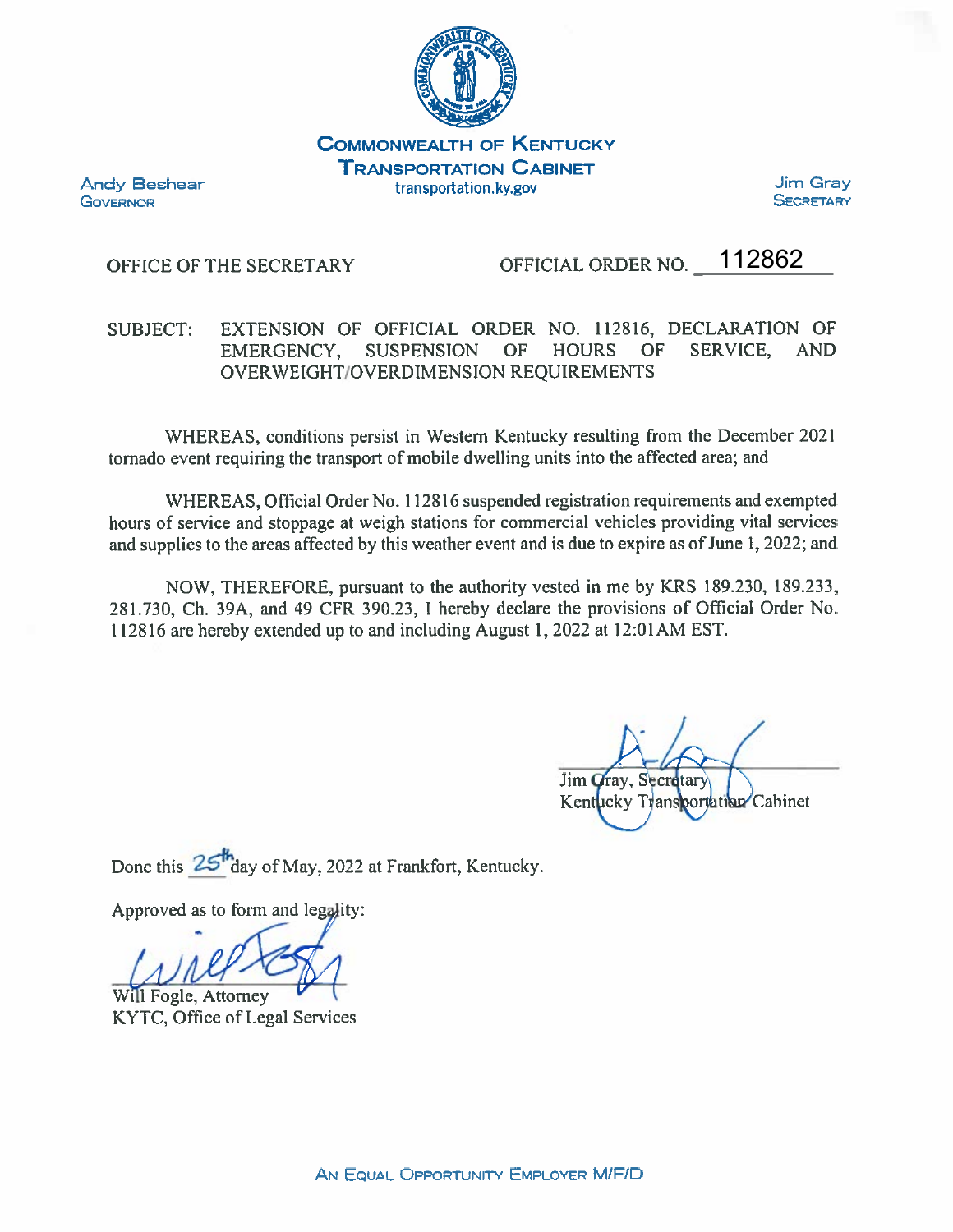

**COMMONWEALTH OF KENTUCKY TRANSPORTATION CABINET** transportation.ky.gov

**Andy Beshear GOVERNOR** 

Jim Grav **SECRETARY** 

## OFFICE OF THE SECRETARY OFFICIAL ORDER NO.

112816

## SUBJECT: DECLARATION OF EMERGENCY, SUSPENSION OF HOURS OF SERVICE, AND OVERWEIGHT/OVERDIMENSION REQUIREMENTS

WHEREAS, a state of emergency exists in Kentucky and other states in the surrounding areas due to severe weather resulting from tornados, severe thunderstorms, flash flooding, and damaging winds in Kentucky, severe weather having occurred, and several states having suffered considerable damage and economic loss from these severe weather events, and accordingly, pursuant to KRS 189.230, 189.233, 281.730, and 49 CFR 390.23, I hereby declare that a state of emergency exists requiring relief from the hours of service imposed on commercial vehicles and over weight and over dimension requirements; and

WHEREAS, states are working in concert to assist with relief efforts in the affected areas; and

WHEREAS, weather conditions have an emergency of national scope and the Commonwealth of Kentucky seeks to render mutual aid to assist in the federal and state disaster response; and

WHEREAS, 49 CFR Part 395, 49 CFR 390.23, KRS 281.730, 601 KAR 1:005 impose maximum driving time upon the drivers of commercial vehicles; and

WHEREAS, KRS 189.270, KRS 189.222, and 601 KAR 1:018 impose standards and establish procedures for the issuance of permits for overweight and/or over-dimensional vehicles; and

NOW, THEREFORE, pursuant to the authority vested in me by KRS 189.230, 189.233, 281.730, and 49 CFR 390.23, I hereby declare:

- 1. That a state of emergency exists requiring relief from the hours of service imposed on commercial vehicles providing needed housing units and associated supplies to the affected areas
- 2. That a commercial vehicle providing housing units and vital products as set forth herein shall be exempt from permit fees only for overweight/over-dimensional vehicles;